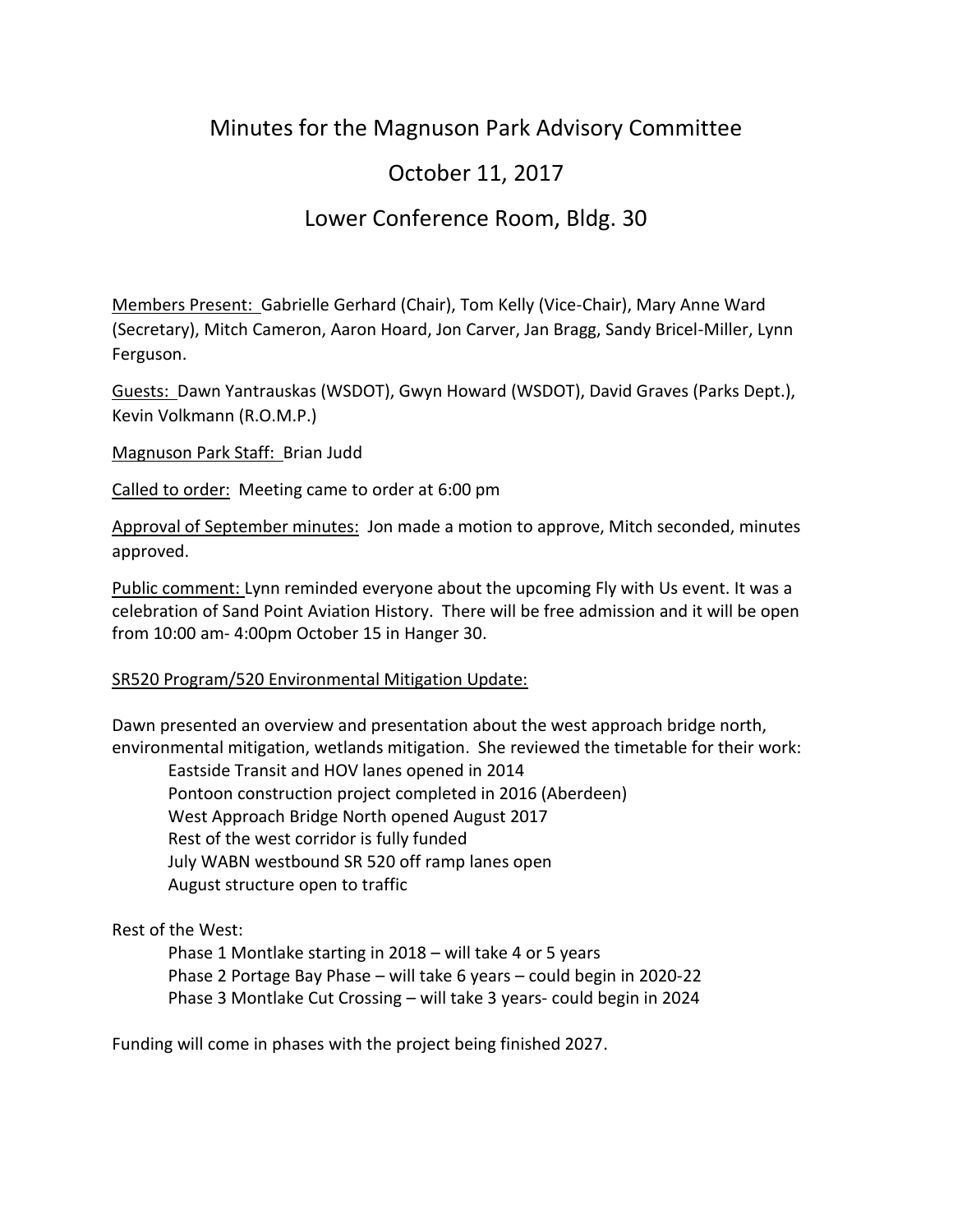### SR 520 Program Mitigation Overview and background:

- 1. SDOT tried to avoid environmentally adverse effects
- 2. Unavoidable then SDOT must mitigate
- 3. SDOT participated in a collaborative process

SR 520 Program mitigation sites – is on their website.

Dawn reviewed the list of mitigation activities for Magnuson Park and identified rehabilitation.

#### Recent milestones:

The mitigation was fully funded in 2015

In the investigation in 2016 they found that there was less damage to the bridge construction area than they thought initially. They need less mitigation than originally planned. In Magnuson upland they found fewer areas which would have fit the type of mitigation needed which combined with possible hazardous materials made it less attractive as a site for bridge mitigation than initially thought.

Legislation was not cleared for any additional mitigation. Other options – mitigation banks then In-lieu programs but then the permittee is responsible for mitigation. This put Magnuson low on the list. They have switched to the in-lieu programs and working on permits. Switching from SR 520 Mitigation plan to the In-lieu program.

Lynn has been looking for \$ for 15 years. She is very disappointed that we aren't getting more. This is a perfect park for urban environmental education. We had hoped for a sizeable amount of money. Instead of giving money to more rural places.

David – when trails were created there were not any issues with where. If an area were used for mitigation other use, such as having trails run through it, would be prevented.

Who will come up \$ for the work needed here in Magnuson? David said it is still on the department's radar and the department tries to find grants which could be used for future phases of the park wetland creation.

Dawn restated that there is to be no upland mitigation for the SR 520 project in Magnuson.

Tom asked about the Magnuson shoreline and aquatic area portion of the proposed bridge mitigations. David said they would not have the use conflicts and thus are still in play depending on how much mitigation is needed.

Tom asked about a mitigation bank and in-lieu of programs. Dawn said developers can buy credits from the bank to offset their damage and that an in-lieu program would allow them to pay a third party instead of managing a project or buying credits.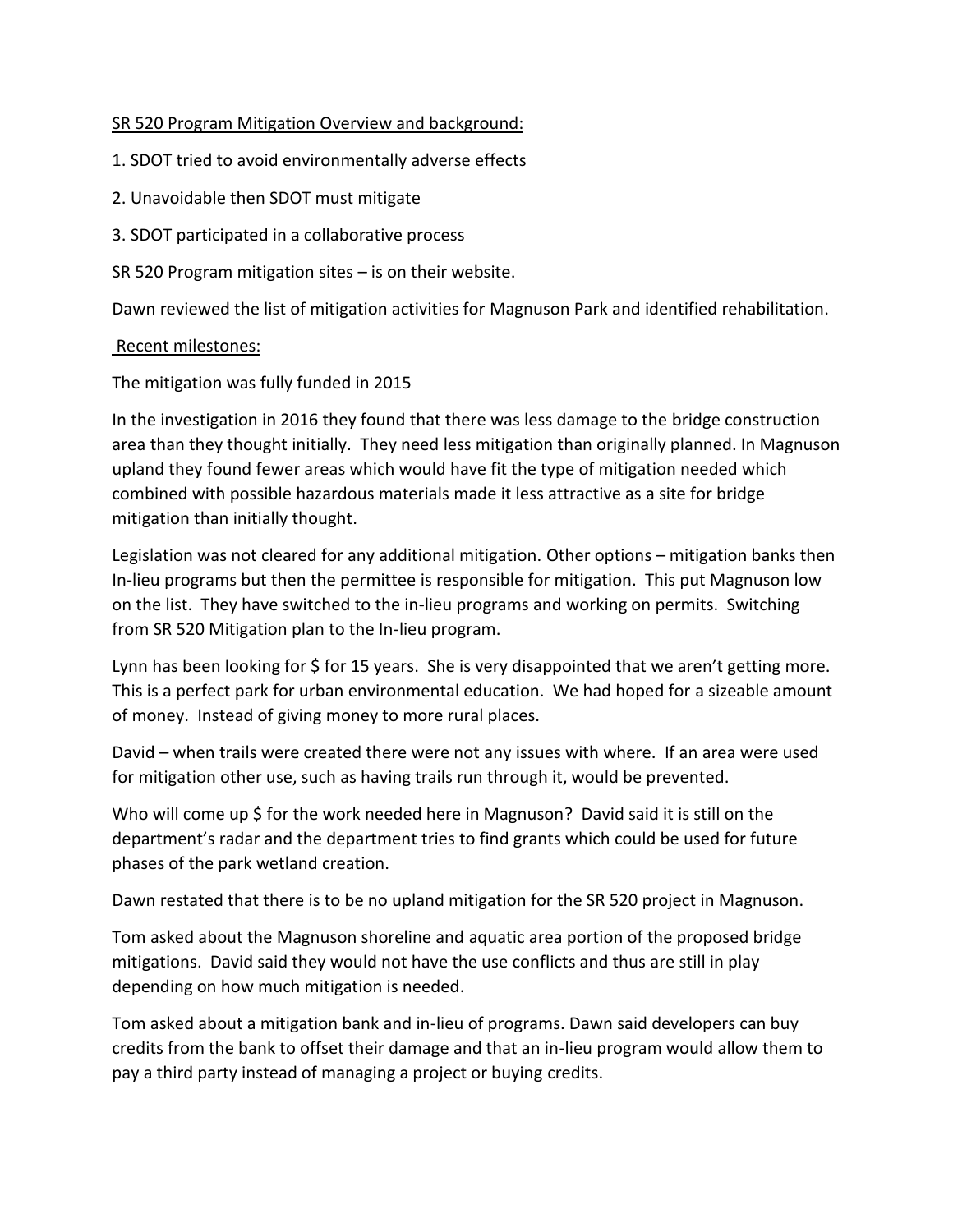Jan stated "To summarize there is no money for the mitigation of the wetlands but the waterfront is still in play."

Sandy asked if all the funding is in place for the  $2<sup>nd</sup>$  draw bridge. Dawn said yes but the money will come later so will the project.

Jon ask if they expect the rest of the projects to come under cost because of the design build. There is a risk factor to do it this way.

The shoreline is still in play as it is tied to the Portage Bay piece which is still a few years away. This may impact the ball fields here in Magnuson if the shoreline work is done.

Here are additional comments from Jon:

A few edits to the minutes for consideration. Just wanted to clarify that one of the reasons that Magnuson Park will not see any mitigation resources from the 520 program is that the anticipated environmental impacts have proven less than expected. This, combined with changing federal and state regulations surrounding mitigation (i.e. pooling resources for in-lieu and mitigation banks) means that WSDOT determined the funds are better spent elsewhere. Plus, as David G. noted, mitigation to the wetlands would mean making them totally inaccessible to the public.

### Community Center Update:

David Graves did the update. David is in charge of the project. Lynn would like us to write a letter of support. There are a million dollars from King County for a match. It is about two million dollars to build out. The feasibility study was paid for out of the Major Challenge Fund. Next round of fund opens Jan 1. It will be on the website then – open until the end of March. Review of the applications will go April-May then recommendation to Jesus then Mayor. Three point two million dollars are available for this round. Magnuson Community Center got one point one five million (\$1.150,00 for the center from the mayor- it is in the budget. Budget money will match the King County money.

Lynn asked if there would be more ARC funding for staff once the money runs out for the staff at the end of this year. David said he hoped so.

Lynn would like us to write a letter supporting the money in the budget and to extend the funding for the extra people.

David said the fields here at Magnuson also got funding from the Major Challenge fund.

Lynn moved and Tom seconded that we send a letter in support of the money for the community center.

Passed with one abstention (Jan Bragg).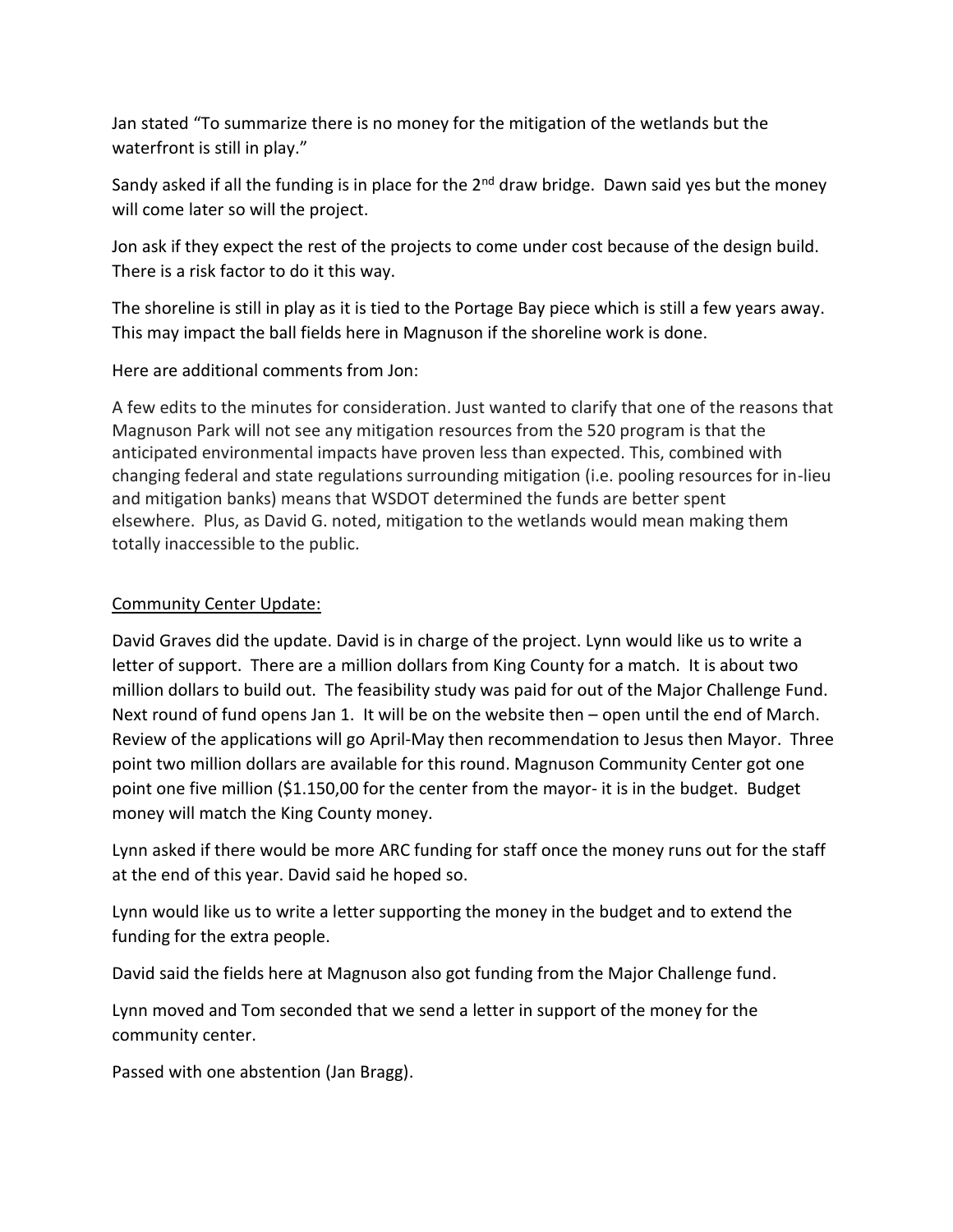#### Sandy – BLDG 30 Announcement

She is helping to organize the annual open house with a small works art show. It will be held Nov 5 from 2-6pm. There is a lot of diversity in the building and they are eager to show it off. Gabrielle spoke to how great the building is. Sandy wants to ask City Council members to come and she would like to include Deborah Juarez and Rob Johnson.

### Director's Report:

There is a new food truck rodeo Saturday the 14<sup>th</sup>. It will be held in the Junior League Parking lot.

He reported that the Bus Route 62 is going the right place at night and on the weekends.

All the residents are continuing to park on  $62^{nd}$  – Kevin said residents need to be told that they cannot park there. There are people parking right in front of the spaces.

Tom asked if that isn't also a construction route.

Brian reviewed again the Security Document he gave us at the last meeting. Security guard – funded by Rob Johnson starts tonight. Lynn wanted to know if they are patrolling everywhereincluding Kite Hill. This funding is only until Dec. Security is 7-11 seven days a week. This time can be tweaked as needed.

This person will be in vehicle and foot but a bicycle might be a good idea. MaryAnn reliably sends Brian information about the NW park security info.

Lynn appreciated the trimming of the hedges. She hopes they will trim around the lights when trimming trees.

This weekend is the Cyclocross event. We know it is controversial but attracts 2,000 people.

Tom asked what they pay for use of the Park. Brian said they pay the standard park use fee and a percentage of their entry fees.

Tom's additional comments:

Tom Kelly mentioned that the organizers should advise participants that if practicing for the event within Magnuson they should stay on appropriate routes and avoid speeds high enough to make park walkers fearful or startled. He also suggests that signage warning of limited parking and use of trails for the event be placed at least eight days prior to the event. Those should be at trail entry points from the NE 65th St. and NE 74th St. areas and along Lakeshore Drive NE near the swim beach. He also mentioned seeds used for post race remediation in areas designated as natural meadow on the Magnuson Vegetation Management Plan should be appropriate native seeds and not less expensive ordinary lawn grasses.